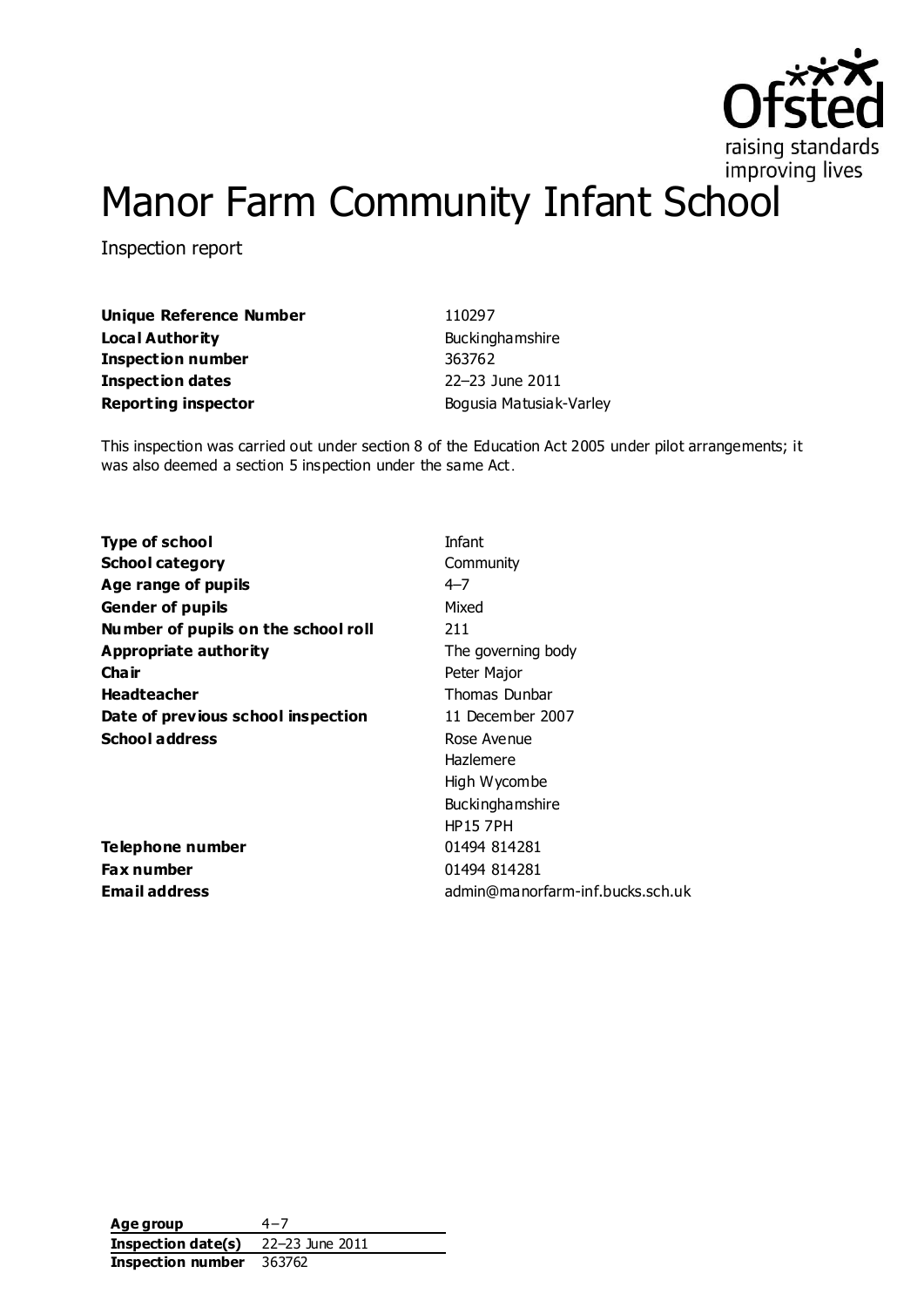The Office for Standards in Education, Children's Services and Skills (Ofsted) regulates and inspects to achieve excellence in the care of children and young people, and in education and skills for learners of all ages. It regulates and inspects childcare and children's social care, and inspects the Children and Family Court Advisory Support Service (Cafcass), schools, colleges, initial teacher training, work-based learning and skills training, adult and community learning, and education and training in prisons and other secure establishments. It assesses council children's services, and inspects services for looked after children, safeguarding and child protection.

Further copies of this report are obtainable from the school. Under the Education Act 2005, the school must provide a copy of this report free of charge to certain categories of people. A charge not exceeding the full cost of reproduction may be made for any other copies supplied.

If you would like a copy of this document in a different format, such as large print or Braille, please telephone 0300 123 4234, or email enquiries@ofsted.gov.uk.

You may copy all or parts of this document for non-commercial educational purposes, as long as you give details of the source and date of publication and do not alter the information in any way.

To receive regular email alerts about new publications, including survey reports and school inspection reports, please visit our website and go to 'Subscribe'.

Royal Exchange Buildings St Ann's Square Manchester M2 7LA

T: 0300 123 4234 Textphone: 0161 618 8524 E: enquiries@ofsted.gov.uk W: www.ofsted.gov.uk

Ofsted

© Crown copyright 2011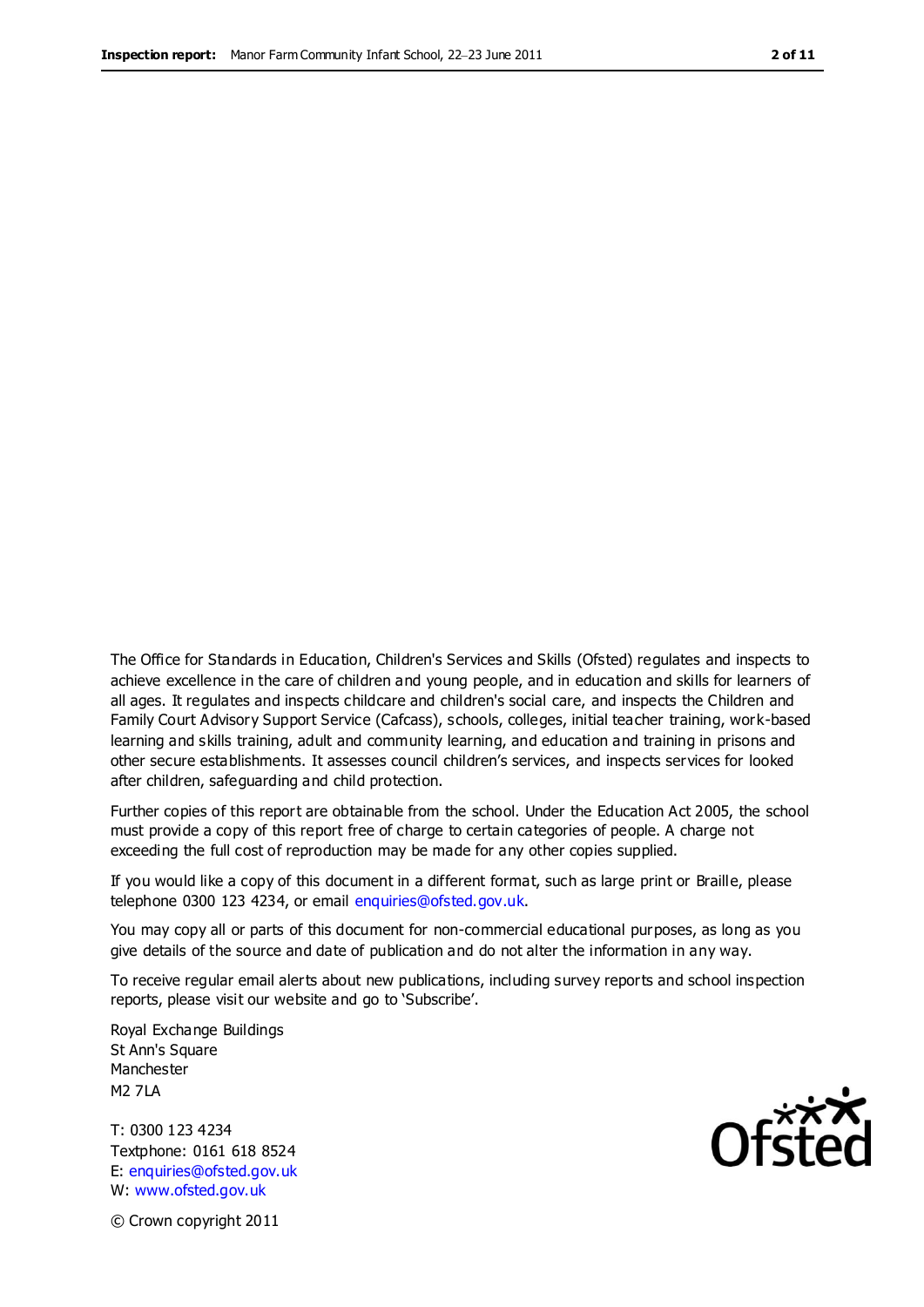# **Introduction**

This pilot inspection was carried out by three additional inspectors who observed 22 lessons led by eight teachers. Meetings were held with pupils, staff, parents and carers and members of the governing body. They observed the school's work, and looked at the school's procedures for self-evaluation, the headteacher's monitoring of teaching and learning, teachers' planning and assessment of pupils' learning, pupils' work in books, all safeguarding procedures, including those of the after-school club, and a wide range of other information. They evaluated 93 questionnaires submitted by parents and carers and 22 questionnaires completed by staff.

# **Information about the school**

This average-sized infant school is attended by pupils from a wide variety of backgrounds. The proportion of pupils known to be eligible for free school meals is below average. A below average proportion  $-10\%$  – of pupils have special educational needs and/or disabilities relating to speech and language difficulties. Five per cent of pupils are of Pakistani heritage; none is at the early stages of acquiring English as an additional language. The governing body has recently taken over an after-school club which runs daily and is attended by 112 children.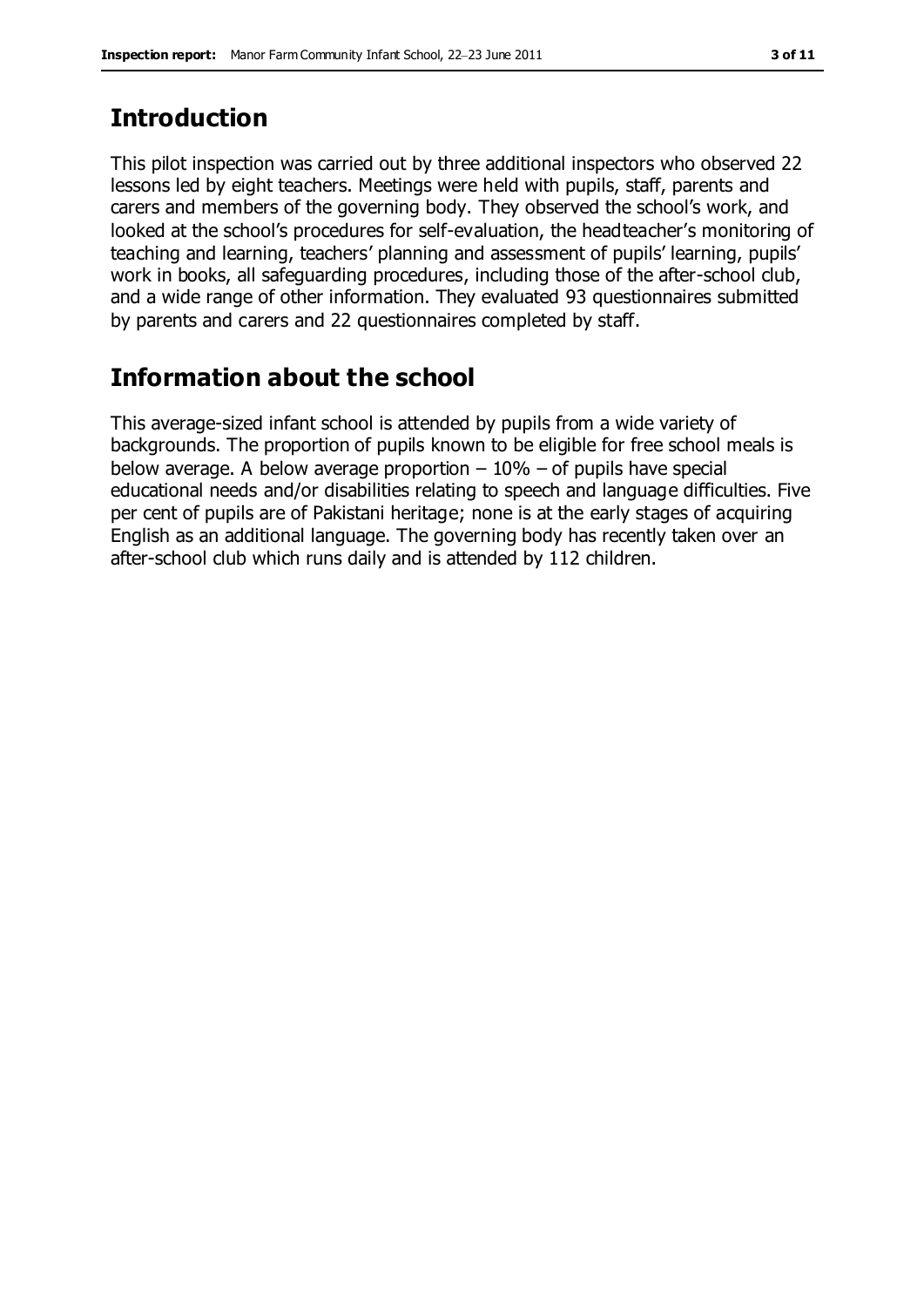**Inspection grades: 1 is outstanding, 2 is good, 3 is satisfactory, and 4 is inadequate** Please turn to the glossary for a description of the grades and inspection terms

# **Inspection judgements**

| <b>Overall effectiveness</b>     |  |
|----------------------------------|--|
|                                  |  |
| <b>Achievement</b>               |  |
| <b>Teaching</b>                  |  |
| <b>Leadership and management</b> |  |
| <b>Behaviour and safety</b>      |  |

| Does the school adequately promote the pupils' well-being? | Yes        |
|------------------------------------------------------------|------------|
| Does the school adequately promote community cohesion?     | i Yes      |
| Does the school provide value for money?                   | <b>Yes</b> |

### **Key findings**

This is a good school with several areas of notable strength which include:

- high levels of achievement by all groups in speaking and listening and reading
- consistently high quality teaching of reading, especially guided reading
- $\blacksquare$  the very effective care, guidance and support given to pupils and their outstanding knowledge of keeping safe
- outstanding behaviour of all groups of pupils
- $\blacksquare$  pupils' excellent relationships with teachers
- the rapid progress made by pupils with special educational needs and/or disabilities
- pupils' strong spiritual, moral, social and cultural development
- excellent partnerships with parents and carers.

The school is well led and managed by the headteacher and senior staff, who have ensured good progress since the previous inspection. Governance is good and the governing body knows the school's strengths and areas for development ensuring that the school provides value for money. Pupils' achievement is good overall, as is progress in writing and mathematics. Teaching is good, but not all teachers use assessment information thoroughly in lessons to challenge more-capable pupils. In addition, whilst marking is generally effective, it does not always identify for pupils the next steps of learning. The school effectively promotes community cohesion and has good capacity for sustained improvement.

### **What does the school need to do to improve further?**

■ Ensure that all teachers use assessment information more precisely in lesson planning in writing and in mathematics to challenge more capable pupils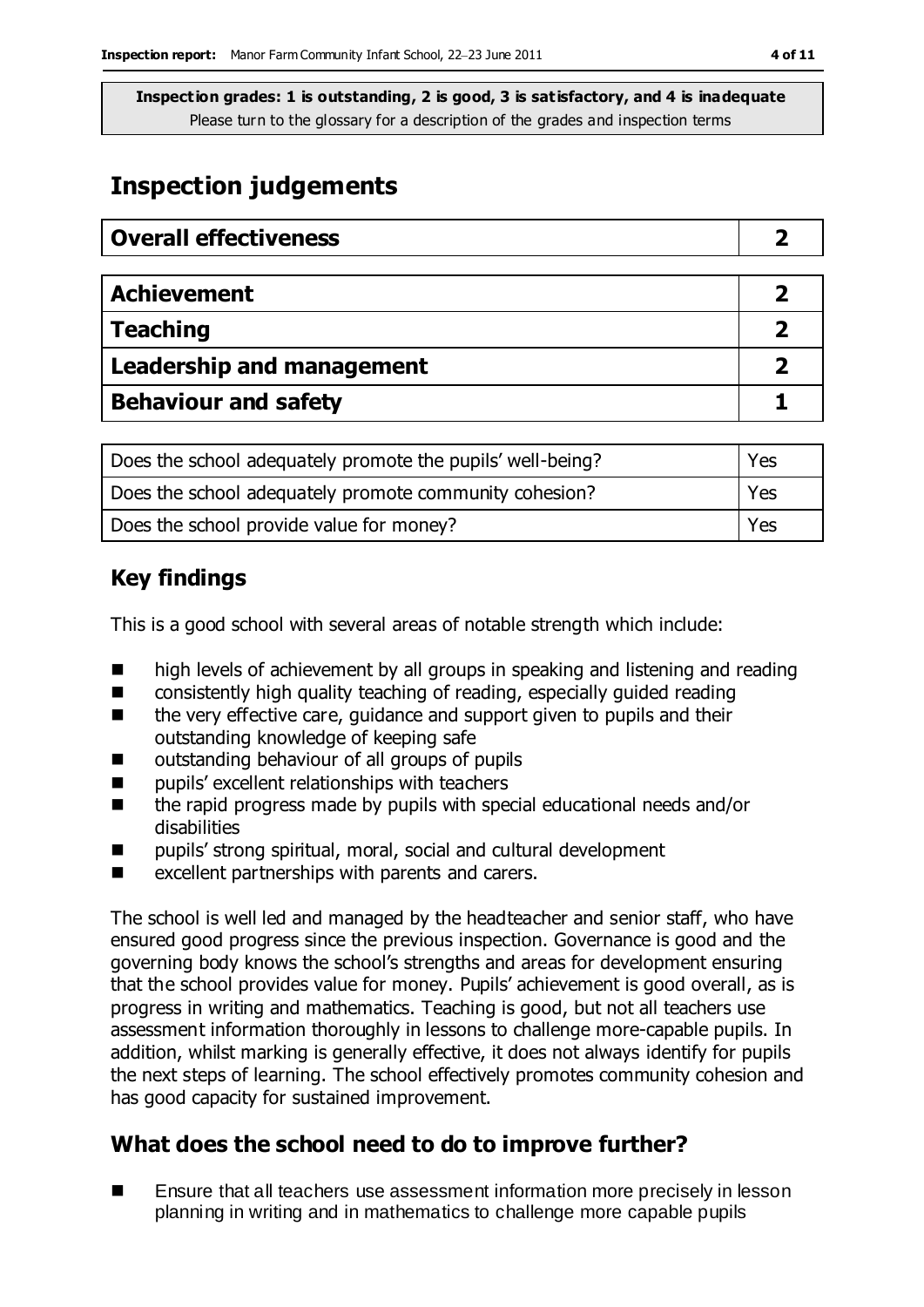**Inspection grades: 1 is outstanding, 2 is good, 3 is satisfactory, and 4 is inadequate** Please turn to the glossary for a description of the grades and inspection terms

Identify the next steps in learning more clearly and consistently when marking pupils' written work.

#### **Main report**

Pupils love coming to school, as demonstrated by above average levels of attendance and comments from delighted parents and carers such as, 'This is a great school, our children are safe and they are learning lots of new things on a daily basis' and 'The staff are just fantastic, they know our children well.'

'Children are individuals and it is our job to develop them to reach their full potential and more,' said the headteacher, talking about the school with the inspectors, and evidence indicates that the school is successful in achieving this aim. Pupils leave the school being well prepared for their next stages in education. They are exceptionally well behaved, polite and curious about learning. Their good progress starts in the Reception class, where they get off to a good start in developing a love of learning. Children have knowledge and skills typical for their age on entry and make good progress in all areas of learning and make exceptional progress in personal, social and emotional development, reading and speaking and listening. They exceed the expectations for their age in all areas of learning. Attainment overall by the end of Year 2 is above average.

In writing and mathematics, progress is good but occasionally more-capable pupils are not stretched as they spend too long consolidating learning. 'I do wish teachers would give us some more difficult work,' said one more-capable pupil when asked to share his views on school life with the inspectors. The quality of teaching is good and is characterised by teachers having secure subject knowledge and deploying the experienced teaching assistants well to ensure each child has the support needed to make good progress in learning. A key feature in the good teaching is the modelling of writing for pupils. In a good Year 1 lesson on writing tongue twisters, the class teacher produced a tightly structured writing frame to ensure that pupils included all the necessary words. This ensured the good progress of all groups of pupils. The teaching of reading is excellent in this school because staff expertly teach the sounds which letters make and use assessment information exceptionally well in guided reading. Staff are excellent role models for the pupils. They share this passion for teaching with the pupils.

Parents and carers have been very well trained as reading partners and their contribution to hearing their children read in school has been invaluable. By the age of six, the vast majority of pupils read fluently, they can predict what will happen in stories, they tackle unfamiliar words with ease and have excellent skills of comprehension. Attainment in this area of learning is above average and progress consistently very rapid because of the highly structured approach to teaching letters and sounds and organisation of guided reading.

Teachers know pupils' 'stumbling blocks' to learning and ensure that they offer tailor-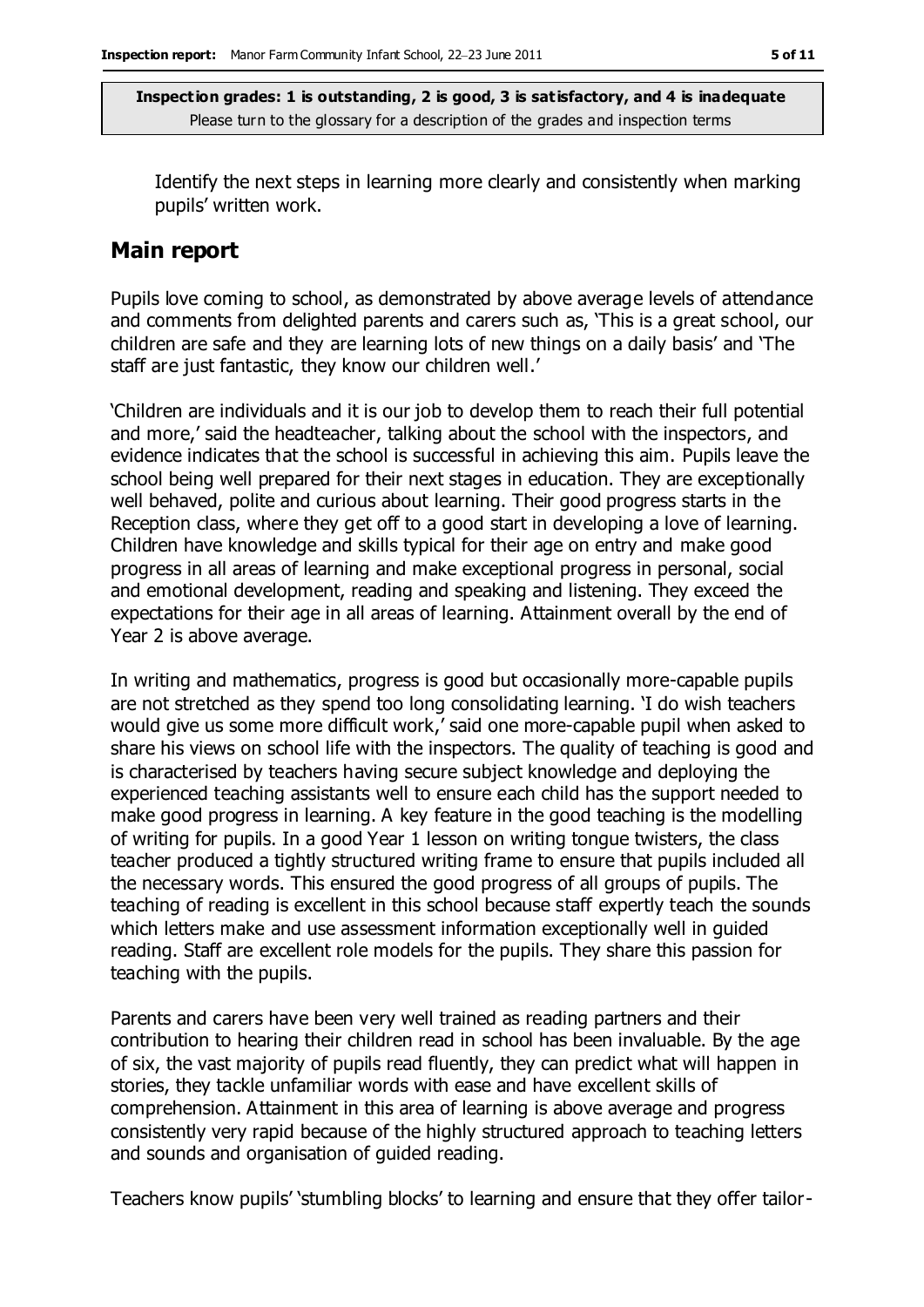#### **Inspection grades: 1 is outstanding, 2 is good, 3 is satisfactory, and 4 is inadequate** Please turn to the glossary for a description of the grades and inspection terms

made support. However, there are times when there are missed opportunities in lessons to push the more-capable pupils even more in writing and mathematics, by ensuring that tasks set build upon their previously acquired skills and knowledge. The progress of pupils with special educational needs and/or disabilities is outstanding. Learning for this group of pupils is characterised by repetition of key skills and perseverance, as pupils are confident that support from teachers will be there if needed. Classroom teachers take on board recommendations from the special educational needs coordinator and external agencies. Generally, learning of other groups of pupils is characterised by ample opportunities to work in groups and use information and communication technology and by their confidence and competence in offering explanations of what they have just learnt.

Behaviour is outstanding because pupils are enthusiastic about learning through an exciting curriculum which contributes to their excellent spiritual, moral, social and cultural development and their extremely positive attitudes to learning. Learning about pirates, the natural world, especially butterflies, space and circuses ensures good achievement for all groups of pupils.

Pupils have extensive knowledge of how different cultures celebrate festivals. They are very knowledgeable about places of worship and the ways of life of different nationalities. Pupils are very well behaved in the after-school club and enjoy attending because of all the fun things that they do.

Care, guidance and support of pupils are of consistently good quality and all safeguarding requirements are met in full. Regular risk assessments are carried out, with every precaution taken to ensure pupils' safety. Pupils say that they feel very safe within the school and that they know whom to go to if they have any problems.

Parents are very pleased with the school; a very small minority are concerned about behaviour but inspectors found pupils' behaviour, in and around the school, exemplary.

Improvement since the previous inspection has been good in all but the marking of pupils' work. Marking is satisfactory as it is regular but the next steps of learning are not always identified clearly enough. The school's good capacity for improvement is evident in the excellent achievement of all groups of pupils in speaking and listening and reading. This, coupled with well-coordinated appraisal of staff performance, focused lesson observations and accurate identification of improvement needed on the school development plan, has been instrumental in raising standards. The headteacher, senior leadership team and governing body are committed to equality of opportunity and inclusion. The school analyses its information about pupils' progress thoroughly and has successfully narrowed the gap in boys' achievement through a 'boy friendly' approach with regard to the choice of reading books.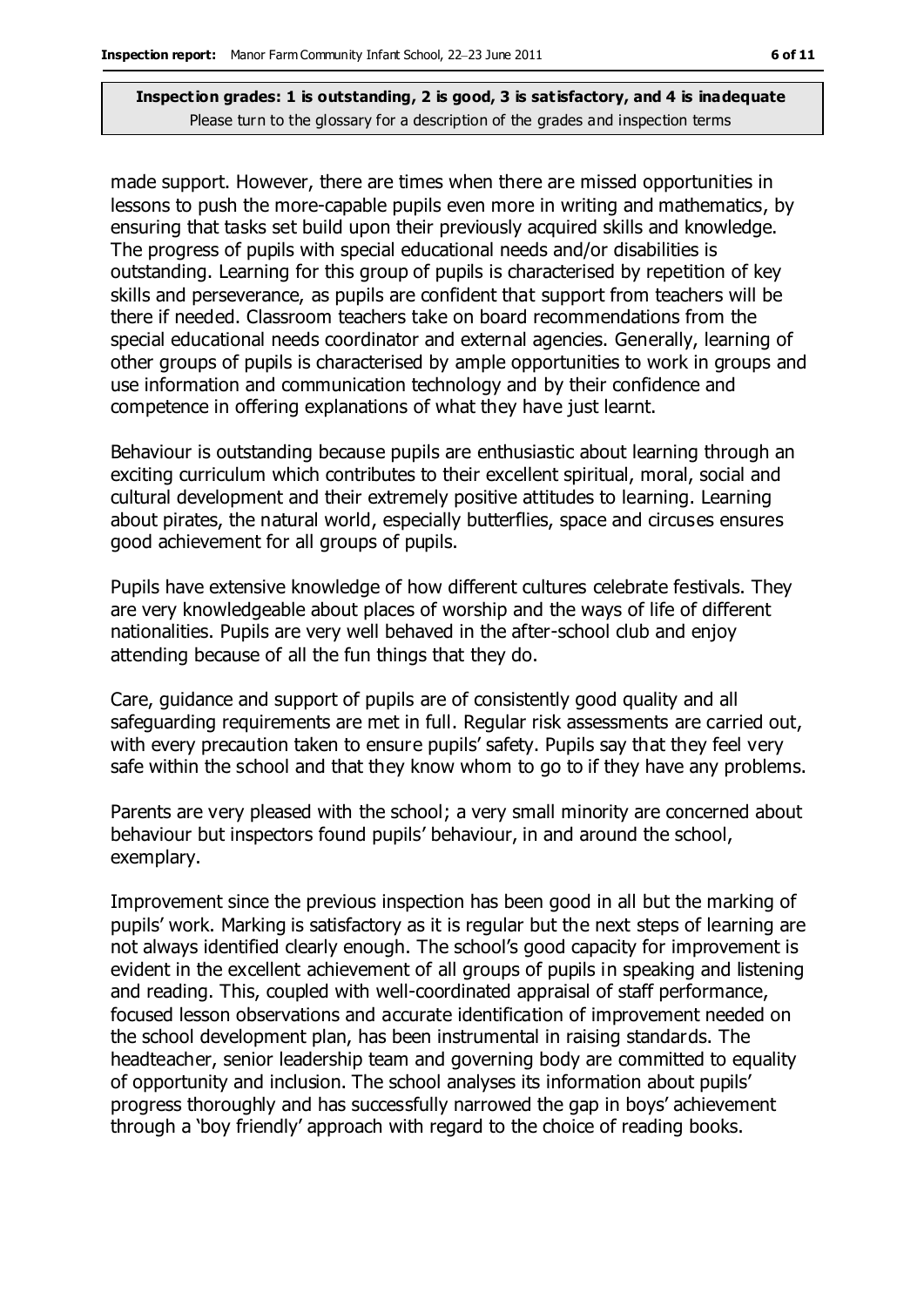#### **Responses from parents and carers to Ofsted's questionnaire**

Ofsted invited all the registered parents and carers of pupils registered at Manor Farm Community Infant School to complete a questionnaire about their views of the school.

In the questionnaire, parents and carers were asked to record how strongly they agreed with 13 statements about the school.

The inspection team received 93 completed questionnaires by the end of the on-site inspection. In total, there are 211 pupils registered at the school.

| <b>Statements</b>                                                             | <b>Strongly</b><br>agree |               | <b>Agree</b> |               | <b>Disagree</b> |                | <b>Strongly</b><br>disagree |               |
|-------------------------------------------------------------------------------|--------------------------|---------------|--------------|---------------|-----------------|----------------|-----------------------------|---------------|
|                                                                               | <b>Total</b>             | $\frac{1}{2}$ | <b>Total</b> | $\frac{1}{2}$ | <b>Total</b>    | $\frac{0}{0}$  | <b>Total</b>                | $\frac{1}{2}$ |
| Q1<br>My child is happy at school                                             | 69                       | 74            | 22           | 24            | $\overline{2}$  | $\overline{2}$ | $\mathbf 0$                 | $\mathbf 0$   |
| Q <sub>2</sub><br>My child feels safe at school                               | 74                       | 80            | 19           | 20            | 0               | 0              | $\mathbf{0}$                | $\mathbf 0$   |
| Q <sub>3</sub><br>The school helps my child to<br>achieve as well as they can | 59                       | 63            | 31           | 33            | $\overline{2}$  | $\overline{2}$ | 1                           | $\mathbf{1}$  |
| Q4<br>The school meets my child's<br>particular needs                         | 53                       | 57            | 37           | 40            | 3               | 3              | $\mathbf{0}$                | $\mathbf 0$   |
| Q <sub>5</sub><br>The school ensures my child<br>is well looked after         | 66                       | 71            | 25           | 27            | $\overline{2}$  | $\overline{2}$ | $\mathbf{0}$                | $\mathbf 0$   |
| Q <sub>6</sub><br>Teaching at this school is<br>good                          | 63                       | 68            | 28           | 30            | $\overline{2}$  | $\overline{2}$ | $\mathbf 0$                 | $\mathbf 0$   |
| Q7<br>There is a good standard of<br>behaviour at this school                 | 53                       | 57            | 40           | 43            | $\Omega$        | $\mathbf 0$    | $\Omega$                    | $\mathbf 0$   |
| Q8<br>Lessons are not disrupted by<br>bad behaviour                           | 39                       | 42            | 46           | 49            | 5               | 5              | $\mathbf 0$                 | $\mathbf 0$   |
| Q <sub>9</sub><br>The school deals with any<br>cases of bullying well         | 48                       | 52            | 32           | 34            | 0               | 0              | $\mathbf{0}$                | $\mathbf{0}$  |
| Q10<br>The school helps me to<br>support my child's learning                  | 53                       | 57            | 40           | 43            | 0               | $\mathbf 0$    | $\mathbf{0}$                | $\mathbf 0$   |
| Q11<br>The school responds to my<br>concerns and keeps me well<br>informed    | 48                       | 52            | 42           | 45            | $\overline{2}$  | $\overline{2}$ | $\mathbf{1}$                | $\mathbf{1}$  |
| Q12<br>The school is well led and<br>managed                                  | 42                       | 45            | 46           | 49            | $\overline{2}$  | $\overline{2}$ | $\mathbf{1}$                | $\mathbf{1}$  |

The table above summarises the responses that parents and carers made to each statement. The percentages indicate the proportion of parents and carers giving that response out of the total number of completed questionnaires. Where one or more parents and carers chose not to answer a particular question, the percentages will not add up to 100%.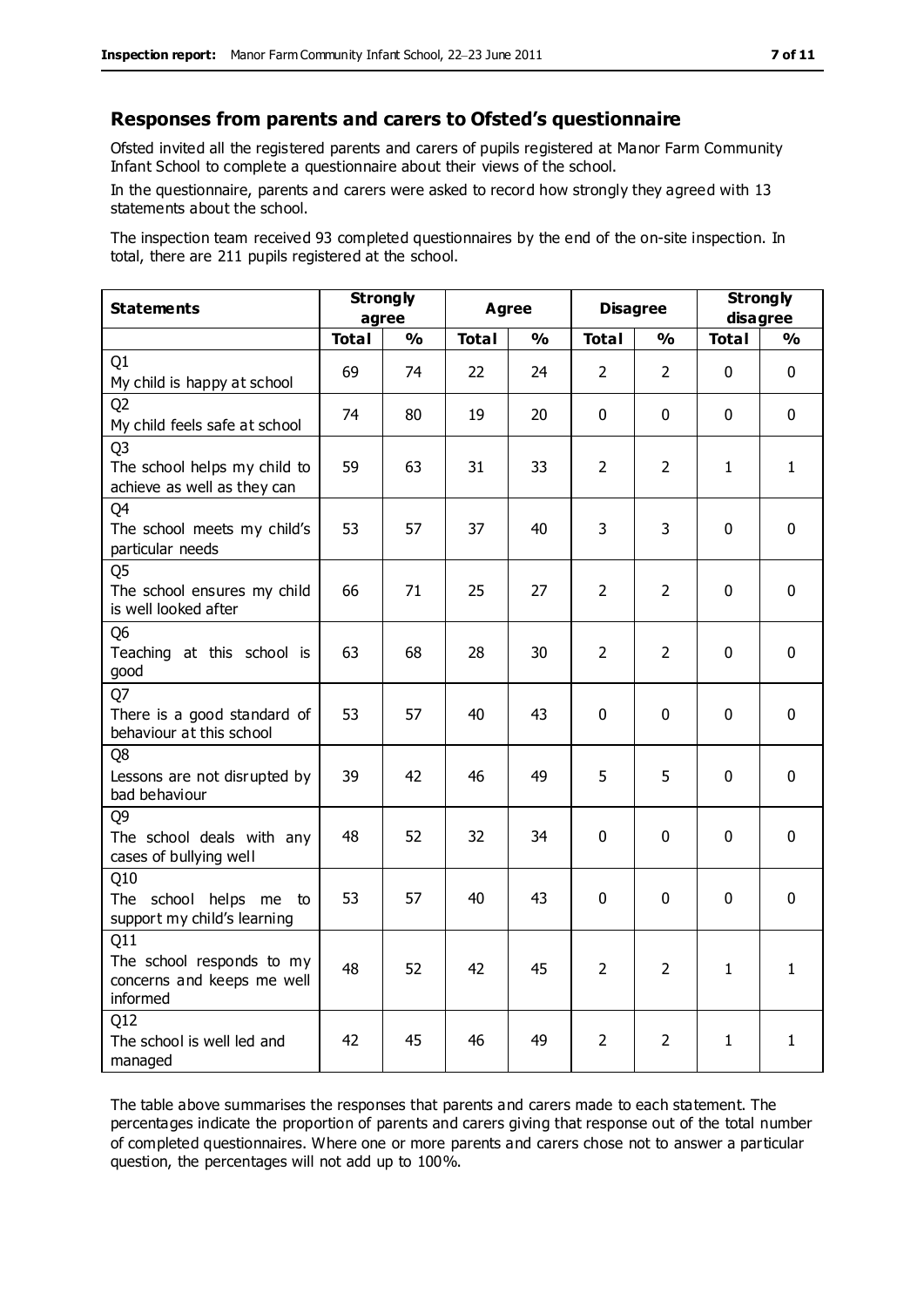# **Glossary**

### **What inspection judgements mean**

| Grade   | <b>Judgement</b> | <b>Description</b>                                                                                                                                                                                                               |
|---------|------------------|----------------------------------------------------------------------------------------------------------------------------------------------------------------------------------------------------------------------------------|
| Grade 1 | Outstanding      | These features are highly effective. An outstanding<br>school provides exceptionally well for all its pupils' needs.                                                                                                             |
| Grade 2 | Good             | These are very positive features of a school. A school<br>that is good is serving its pupils well.                                                                                                                               |
| Grade 3 | Satisfactory     | These features are of reasonable quality. A satisfactory<br>school is providing adequately for its pupils.                                                                                                                       |
| Grade 4 | Inadequate       | These features are not of an acceptable standard. An<br>inadequate school needs to make significant<br>improvement in order to meet the needs of its pupils.<br>Ofsted inspectors will make further visits until it<br>improves. |

### **Overall effectiveness of schools**

|                         | Overall effectiveness judgement (percentage of schools) |      |                     |                   |
|-------------------------|---------------------------------------------------------|------|---------------------|-------------------|
| <b>Type of school</b>   | <b>Outstanding</b>                                      | Good | <b>Satisfactory</b> | <b>Inadequate</b> |
| Nursery schools         | 46                                                      | 48   | 6                   |                   |
| Primary schools         | 6                                                       | 47   | 40                  |                   |
| Secondary<br>schools    | 12                                                      | 39   | 38                  |                   |
| Sixth forms             | 13                                                      | 42   | 41                  |                   |
| Special schools         | 28                                                      | 49   | 19                  |                   |
| Pupil referral<br>units | 14                                                      | 45   | 31                  | 10                |
| All schools             | 10                                                      | 46   | 37                  |                   |

New school inspection arrangements were introduced on 1 September 2009. This means that inspectors now make some additional judgements that were not made previously.

The data in the table above are for the period 1 September 2010 to 31 December 2010 and are consistent with the latest published official statistics about maintained school inspection outcomes (see [www.ofsted.gov.uk\)](http://www.ofsted.gov.uk/).

The sample of schools inspected during 2010/11 was not representative of all schools nationally, as weaker schools are inspected more frequently than good or outstanding schools.

Percentages are rounded and do not always add exactly to 100.

Sixth form figures reflect the judgements made for the overall effectiveness of the sixth form in secondary schools, special schools and pupil referral units.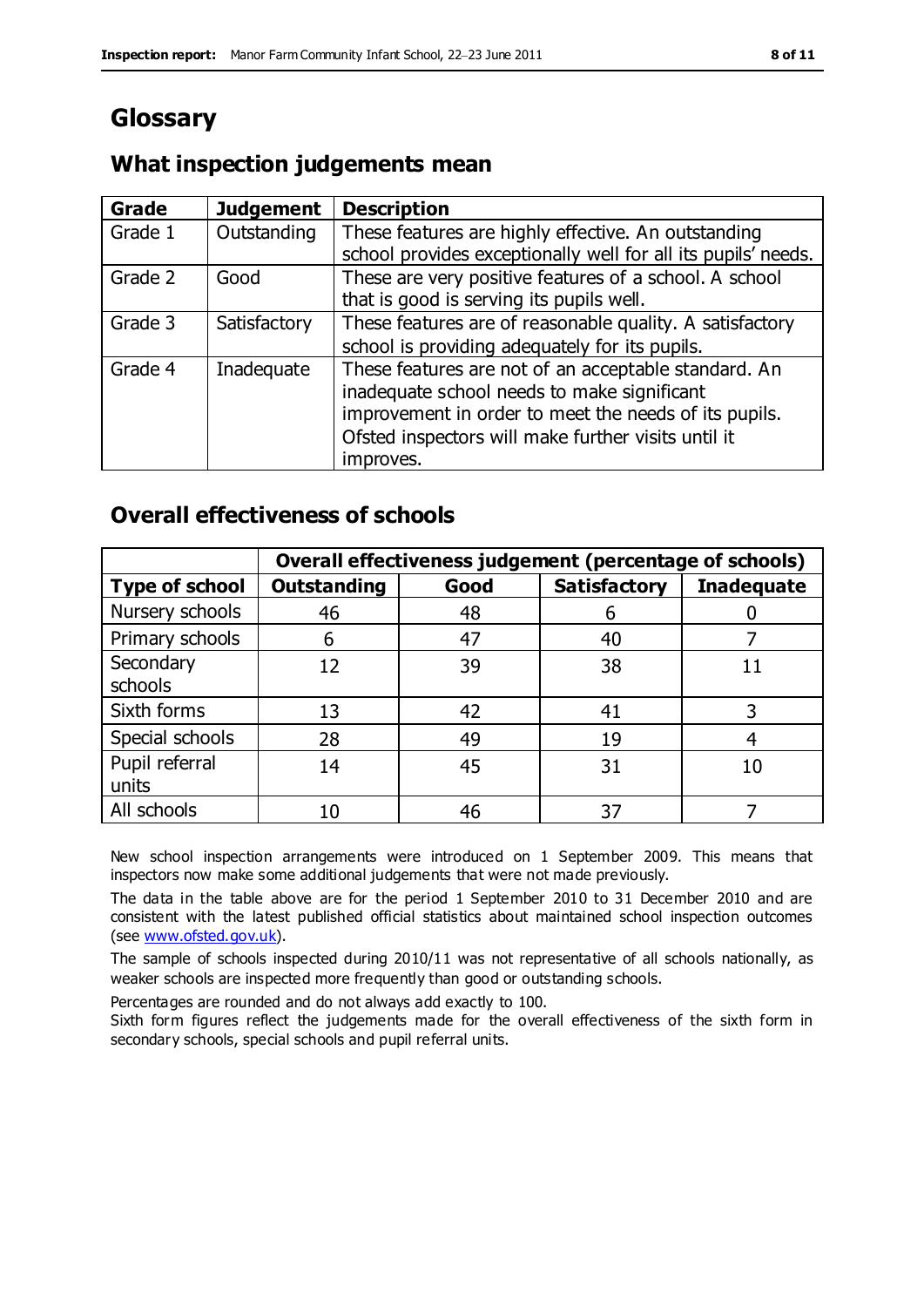# **Common terminology used by inspectors**

| Achievement:               | the progress and success of a pupil in their<br>learning, development or training.                                                                                                                                                          |
|----------------------------|---------------------------------------------------------------------------------------------------------------------------------------------------------------------------------------------------------------------------------------------|
| Attainment:                | the standard of the pupils' work shown by test and<br>examination results and in lessons.                                                                                                                                                   |
| Capacity to improve:       | the proven ability of the school to continue<br>improving. Inspectors base this judgement on what<br>the school has accomplished so far and on the<br>quality of its systems to maintain improvement.                                       |
| Leadership and management: | the contribution of all the staff with responsibilities,<br>not just the headteacher, to identifying priorities,<br>directing and motivating staff and running the<br>school.                                                               |
| Learning:                  | how well pupils acquire knowledge, develop their<br>understanding, learn and practise skills and are<br>developing their competence as learners.                                                                                            |
| Overall effectiveness:     | inspectors form a judgement on a school's overall<br>effectiveness based on the findings from their<br>inspection of the school. The following judgements,<br>in particular, influence what the overall<br>effectiveness judgement will be: |
|                            | The achievement of all pupils.<br>■<br>Behaviour and safety.<br>ш<br>The quality of teaching.<br>H<br>The effectiveness of leadership and<br>п<br>management.<br>and taking into consideration                                              |
|                            | how well the school promotes pupils' spiritual,<br>moral, social and cultural development.                                                                                                                                                  |
| Progress:                  | the rate at which pupils are learning in lessons and<br>over longer periods of time. It is often measured<br>by comparing the pupils' attainment at the end of a                                                                            |

key stage with their attainment when they started.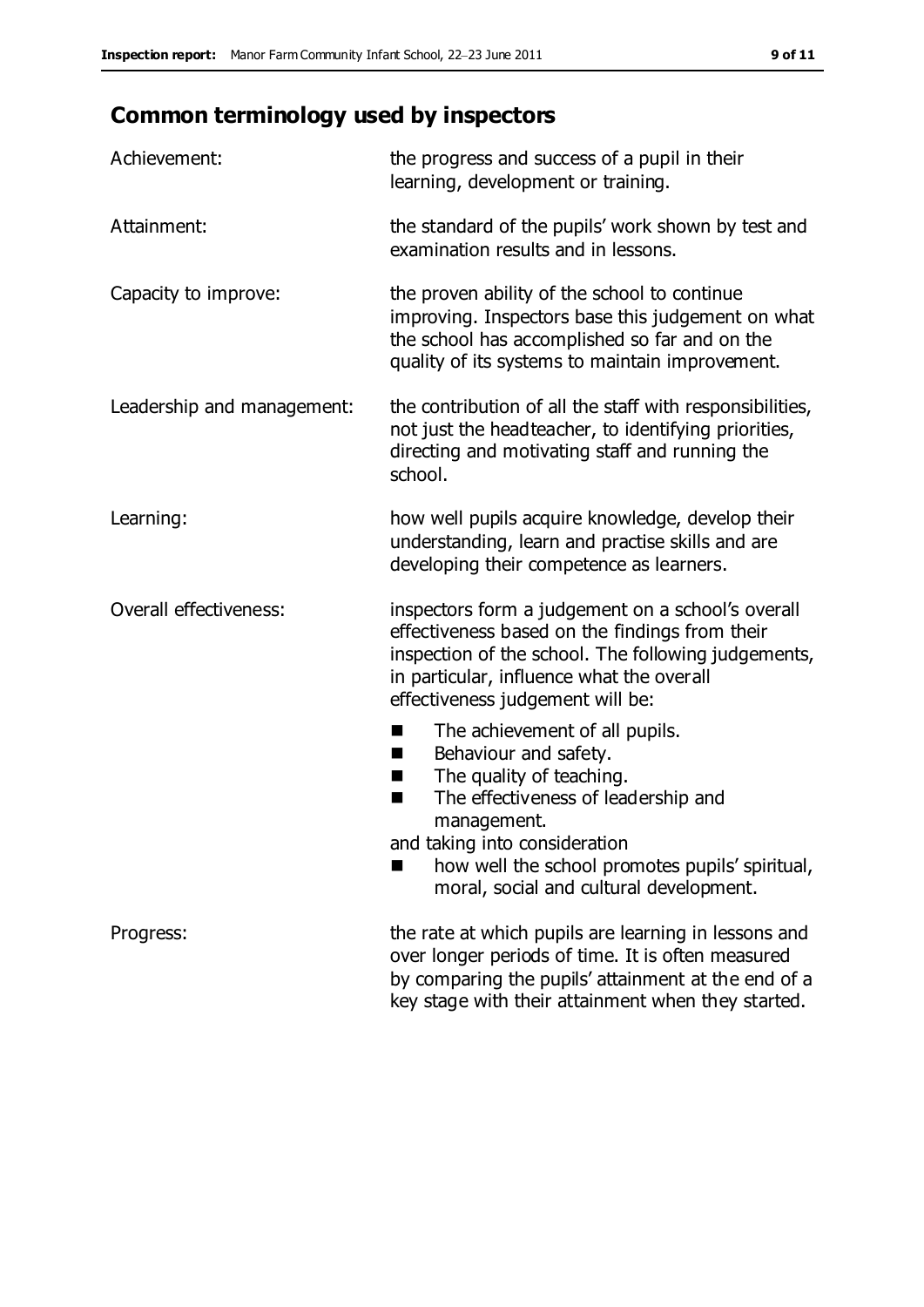#### **This letter is provided for the school, parents and carers to share with their children. It describes Ofsted's main findings from the inspection of their school.**



24 June 2011

Dear Pupils

#### **Inspection of Manor Farm Community Infant School, High Wycombe HP15 7PH**

Thank you for making us feel so welcome in your school. You attend a good school and you are exceptionally well looked after by a very caring headteacher and staff. Here are some of the really good things that we found out about your school.

- Your behaviour is excellent, you are very courteous and polite and you look after one another very well.
- You make outstanding progress in reading: well done!
- Your progress in mathematics and writing is good.
- You have excellent attitudes to learning because of the interesting topics that you follow.
- You have excellent knowledge of staying safe, both in and out of school.
- You learn a lot about festivals in different countries and other people's ways of life and this contributes to your outstanding spiritual, moral, social and cultural development.
- You have very good knowledge of nature and we were very impressed with all that you know about butterflies.

We have asked your headteacher to help you learn even faster by making sure that your teachers give you pointers for development in your exercise books and challenging those of you who find learning easy in writing and mathematics by building upon what you have learned previously. You can help by telling your teachers when work is too easy and asking them to give you pointers for improvement when they mark your work.

Yours sincerely

Bogusia Matusiak-Varley Lead inspector